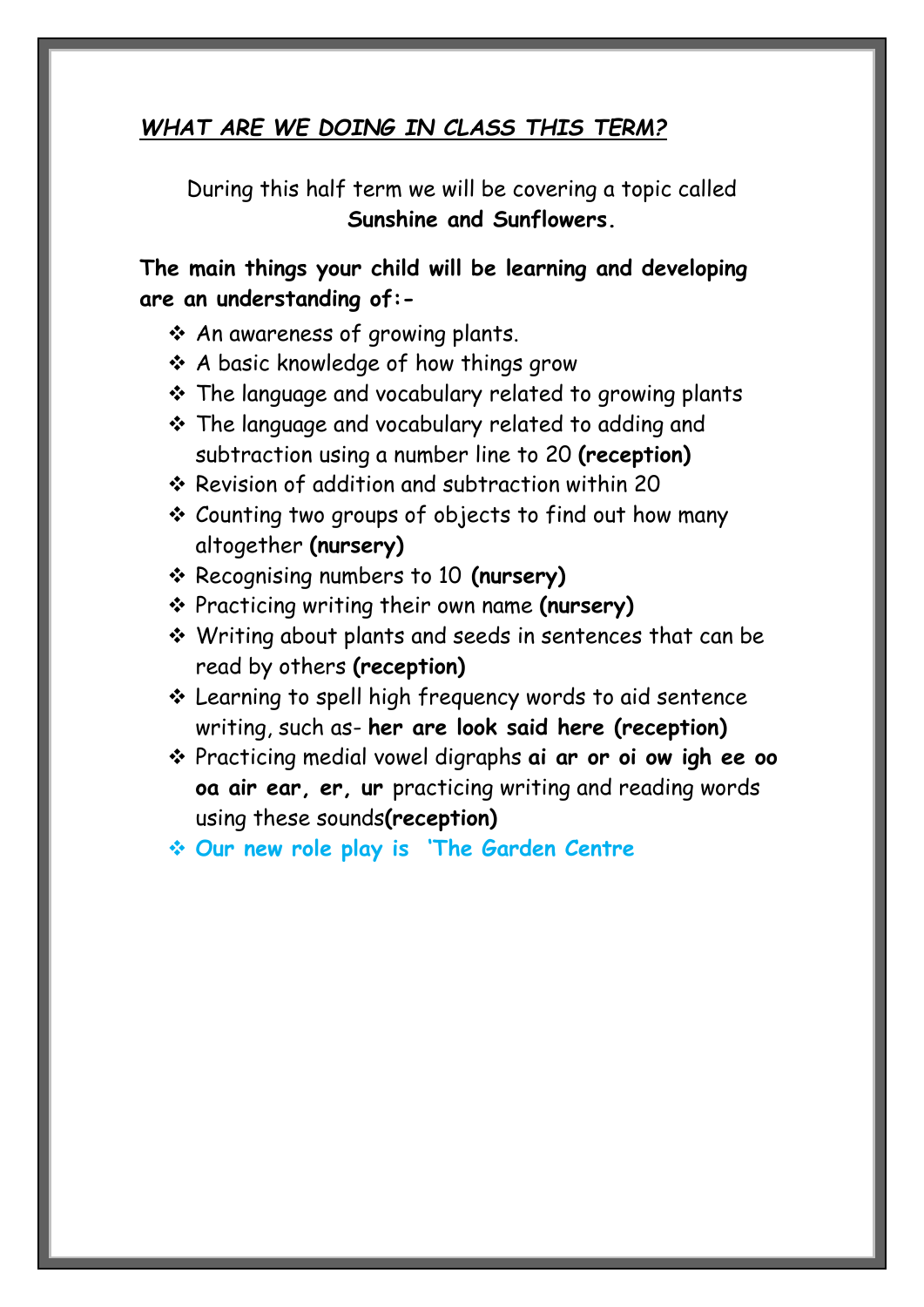#### **You can help by:-**

1. Talking to your child about planting seeds nd growing plants

- 2. Counting two sets of everyday objects or toys, using language 'how many altogether?' **(nursery )**
- 3. Pointing out numbers to 10 in the environment i.e./ numbers on doors or car reg plates **(nursery )**
- 4. Encouraging your child to have a go at writing their name at home ensuring they hold their pencil with a tripod grip and only use a capital letter at the start of their name **(nursery)**
- 5. Reading with your child and practicing their keywords or spellings and ensuring their reading folder comes into school everyday **(reception)**
- 6. Encouraging your child to have a go at writing simple sentences. Ensure they leave finger spaces between words and have a good attempt at spelling using the sounds they know.**(reception)**

Thank you for your support Foundation stage teachers**:** Mrs Doyle/Mrs Dunlevy

Reminder Reception children should come into the cloakroom on their own to hang up coats in the morning

Nursery children should be left at the classroom door



#### **Please fill in and return this slip to school - - - - - - - - - - - - - - - - - -**

| What does your child<br>know about the topic/<br>narrative | Any links with home | Any related activities or<br>experiences your child<br>would enjoy |
|------------------------------------------------------------|---------------------|--------------------------------------------------------------------|
|                                                            |                     |                                                                    |
|                                                            |                     |                                                                    |
|                                                            |                     |                                                                    |

**Childs name…………………………………**